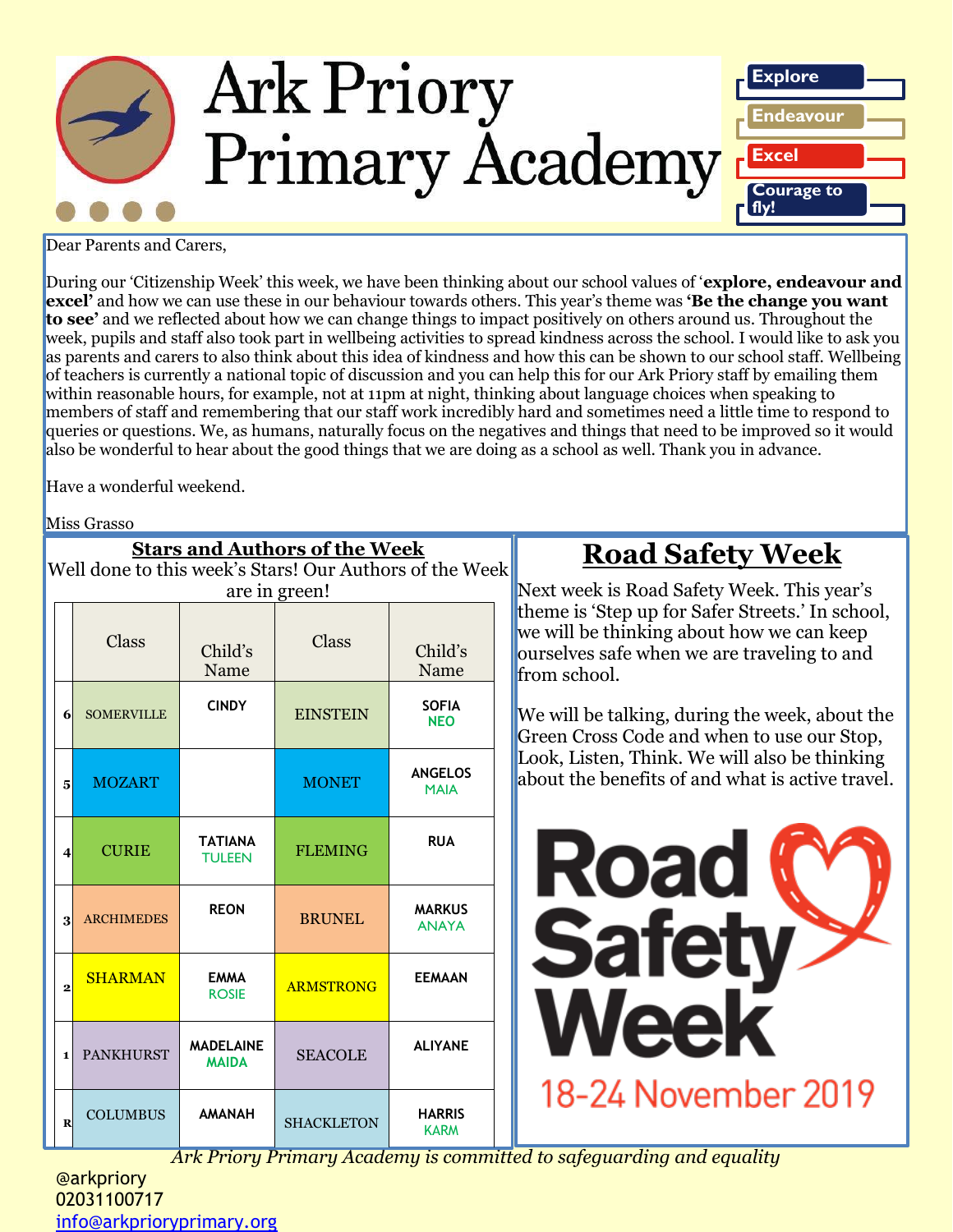| <b>Homework links</b>                                                                                                                                            |                                                                                      |                                                                                                                                                                                                                                                                                                                          |  |  |  |  |
|------------------------------------------------------------------------------------------------------------------------------------------------------------------|--------------------------------------------------------------------------------------|--------------------------------------------------------------------------------------------------------------------------------------------------------------------------------------------------------------------------------------------------------------------------------------------------------------------------|--|--|--|--|
| Year <sub>1</sub>                                                                                                                                                |                                                                                      | https://www.topmarks.co.uk/maths-games/5-7-years/place-value-odd-and-even                                                                                                                                                                                                                                                |  |  |  |  |
| Year <sub>2</sub>                                                                                                                                                | http://www.childrensuniversity.manchester.ac.uk/learning-activities/history/ancient- |                                                                                                                                                                                                                                                                                                                          |  |  |  |  |
| Year 3                                                                                                                                                           | egypt/writing-in-hieroglyphs/<br>Name the flags of Europe quiz                       |                                                                                                                                                                                                                                                                                                                          |  |  |  |  |
|                                                                                                                                                                  | https://www.sporcle.com/games/g/europeflags                                          |                                                                                                                                                                                                                                                                                                                          |  |  |  |  |
| Year <sub>4</sub>                                                                                                                                                |                                                                                      | https://www.bbc.co.uk/bitesize/topics/zwwp8mn/articles/zgsgxfr                                                                                                                                                                                                                                                           |  |  |  |  |
| Year <sub>5</sub>                                                                                                                                                |                                                                                      | https://uk.ixl.com/ela/year-5/identify-similes-and-metaphors                                                                                                                                                                                                                                                             |  |  |  |  |
| Year <sub>6</sub>                                                                                                                                                | https://uk.ixl.com/ela/year-6 (B.1-B.9)                                              |                                                                                                                                                                                                                                                                                                                          |  |  |  |  |
|                                                                                                                                                                  | Mathletics practice (factions, decimals and percentages)                             | <b>Donations:</b>                                                                                                                                                                                                                                                                                                        |  |  |  |  |
| Please donate any clean spare underwear to the school if you have them, especially for boys, which we<br>have none at the moment. All ages and all sizes wanted! |                                                                                      |                                                                                                                                                                                                                                                                                                                          |  |  |  |  |
|                                                                                                                                                                  | <u>Attendance</u>                                                                    | <b>Courage to Fly!</b>                                                                                                                                                                                                                                                                                                   |  |  |  |  |
|                                                                                                                                                                  | Our whole school attendance for the                                                  | I am proud to announce that I received a letter from the Rt<br>Honourable Nick Gigg, Minister of State for School Standards                                                                                                                                                                                              |  |  |  |  |
| week is: <b>96.9%</b>                                                                                                                                            |                                                                                      | to congratulate us on our outstanding results for the 2019<br>phonics screening check. In his letter, he said that 'Your                                                                                                                                                                                                 |  |  |  |  |
|                                                                                                                                                                  | <b>Class Attendance:</b>                                                             | excellent teaching of Phonics is something I hope to see                                                                                                                                                                                                                                                                 |  |  |  |  |
|                                                                                                                                                                  |                                                                                      | replicated across the country; decoding skills are the<br>foundations for pupils to progress to read fluently, for                                                                                                                                                                                                       |  |  |  |  |
|                                                                                                                                                                  | <b>1. Sharman 98.4%</b>                                                              | purpose and for enjoyment.'                                                                                                                                                                                                                                                                                              |  |  |  |  |
| 2. Fleming 98%                                                                                                                                                   |                                                                                      | I am so proud of the staff and pupils for such outstanding<br>results! I would also like to highlight our fantastic<br>achievements in other areas with regards to national data:                                                                                                                                        |  |  |  |  |
|                                                                                                                                                                  | 3. Armstrong 97.4%                                                                   | Our Key stage 1 attainment of the expected standard in<br>writing $(82%)$ was significantly above national and in the<br>highest 20% of all schools in 2019 as well as in 2018 and 2017.                                                                                                                                 |  |  |  |  |
|                                                                                                                                                                  | Well done to Sharman<br>class!                                                       | Our Early years foundation stage attainment of the expected<br>standard in the writing early learning goal (87%) was<br>significantly above national and in the highest 20% of all<br>schools in 2018 and 2017.                                                                                                          |  |  |  |  |
|                                                                                                                                                                  | <b>House Points</b><br>Our winning team this week was:                               | The proportion of pupils who met the expected standard $(32+)$<br>in phonics in Year 1 (98%) was significantly above national<br>and in the highest $20\%$ of all schools in 2019 as well as 2018<br>and 2017.                                                                                                           |  |  |  |  |
|                                                                                                                                                                  | <b>Hawks</b><br>Owls                                                                 | Our Key stage 1 attainment of greater depth in mathematics<br>$(43%)$ was significantly above national and in the highest<br>20% of all schools in 2019 as well as in 2018.                                                                                                                                              |  |  |  |  |
|                                                                                                                                                                  | eeding above and bey                                                                 | This is part of what makes our school an 'Outstanding'<br>school. We are anticipating our first year of KS2 SATs results<br>this summer. Our Year 6 team are working very hard with our<br>Year 6 pupils to make sure they reach their full potential and<br>achieve the results that they need to be 'secondary ready'. |  |  |  |  |
|                                                                                                                                                                  |                                                                                      | Thank you to you all for your continued support for the work<br>we do at our school.                                                                                                                                                                                                                                     |  |  |  |  |

*Ark Priory Primary Academy is committed to safeguarding and equality* 

@arkpriory 02031100717 [info@arkprioryprimary.org](mailto:info@arkprioryprimary.org)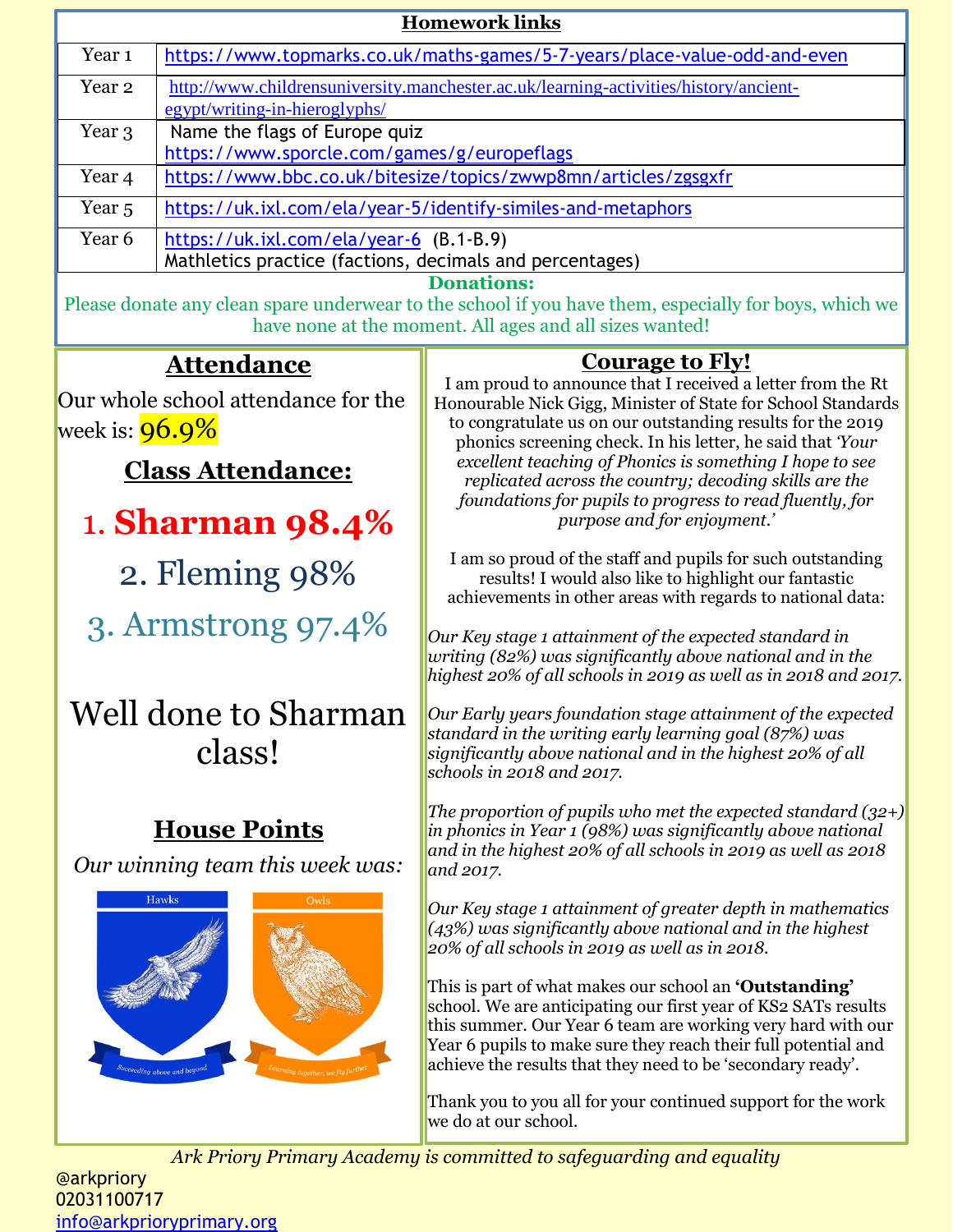### **Our new Houses**

Thank you to APPAA for donating the money for this art work to be commissioned. Each child belongs to a house so please ask your child which house they belong to. We will be using the houses for events like Sports Day etc in the coming months. Thank you.



### **Movember**

Movember is the leading charity changing the face of men's health, and this Movember, our male staff at Ark Priory are joining them. Together we can make a difference for men's health – in prostate cancer, testicular cancer, mental health and suicide prevention. Their target is £100. If you would like to support our male teachers, please use the link to donate. Thank you in advance. <https://uk.movember.com/team/2358896>

*Ark Priory Primary Academy is committed to safeguarding and equality*  @arkpriory 02031100717 [info@arkprioryprimary.org](mailto:info@arkprioryprimary.org)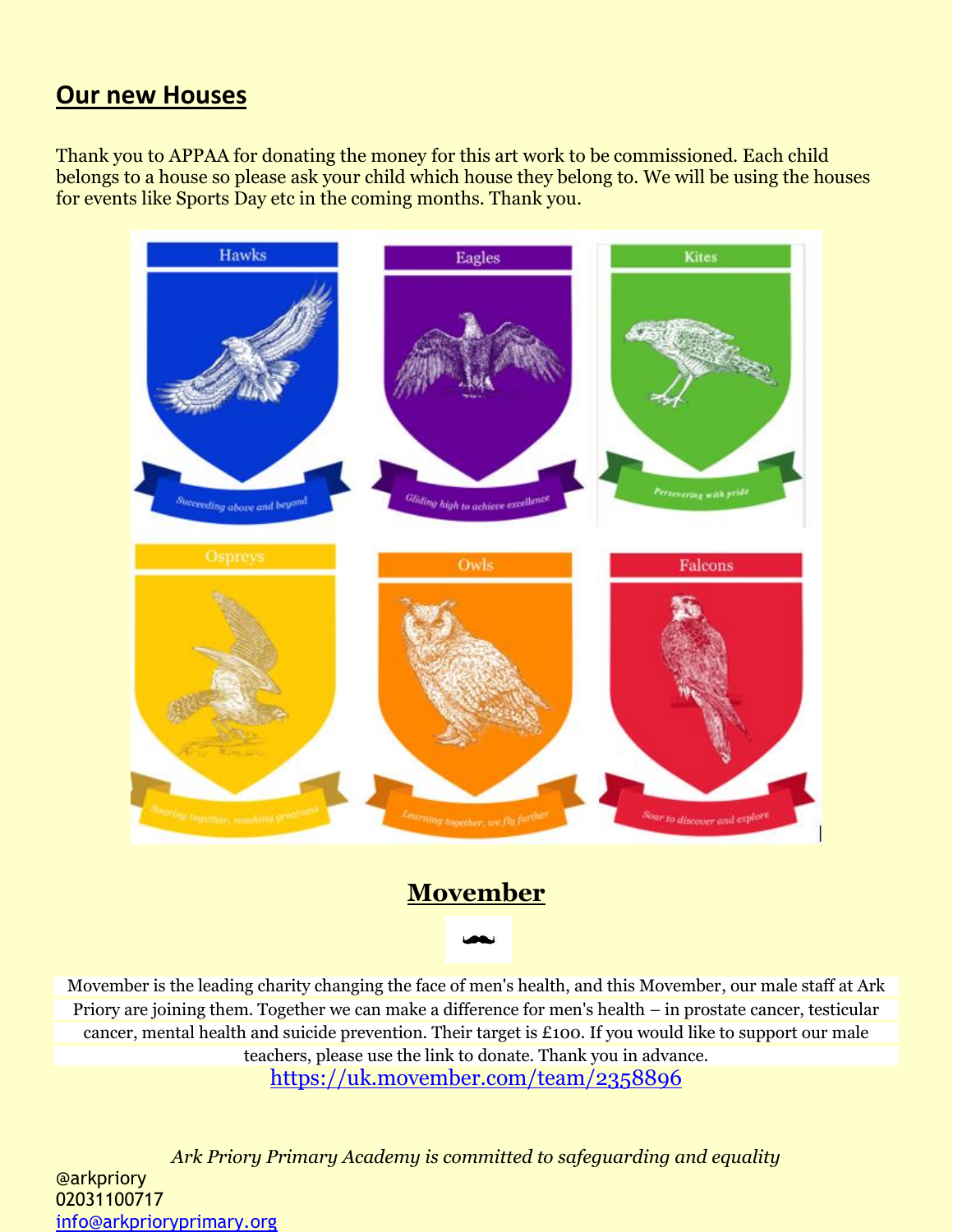

## **Key Dates for Autumn 2:**

Oral Health Workshop for Nursery and Reception Parents on **Tuesday 19th November** in the hall at 8.30am with Adele, Ealing's Oral Health Educator. The EYFS children will also receive an Oral Health workshop during the school day.

| Mon 18 Nov           | Phonics workshop for parents                 |
|----------------------|----------------------------------------------|
|                      |                                              |
| Wednesday            | Reception Parent's Coffee Morning at 9am     |
| 27th Nov             | delivered by Speech and Language Therapist   |
| Thursday 28th        | SEN Parent's Coffee Morning 9-10am delivered |
| <b>Nov</b>           | by Ealing Parent and Carer Forum.            |
| Thu <sub>5</sub> Dec | Y <sub>2</sub> Show (PM)                     |
|                      |                                              |
| Fri 6 Dec            | Y <sub>2</sub> Show (AM)                     |
| Mon 9 Dec            | <b>Reception Nativity Play (PM)</b>          |
|                      |                                              |
| Tue 10 Dec           | <b>Reception Nativity Play (AM)</b>          |
|                      |                                              |
| Wed 11 Dec           | <b>Nursery Nativity Play</b>                 |
| Thu 12 Dec           | Carols Around the Tree $@4$ :30pm            |
|                      |                                              |
| Fri 13 Dec           | Christmas Jumper Day                         |
|                      | Christmas Lunch                              |
| Thu 19 Dec           | <b>Last day of term</b>                      |
|                      | <u>finish at 1:30pm</u>                      |
|                      |                                              |

*Ark Priory Primary Academy is committed to safeguarding and equality*  @arkpriory 02031100717 [info@arkprioryprimary.org](mailto:info@arkprioryprimary.org)